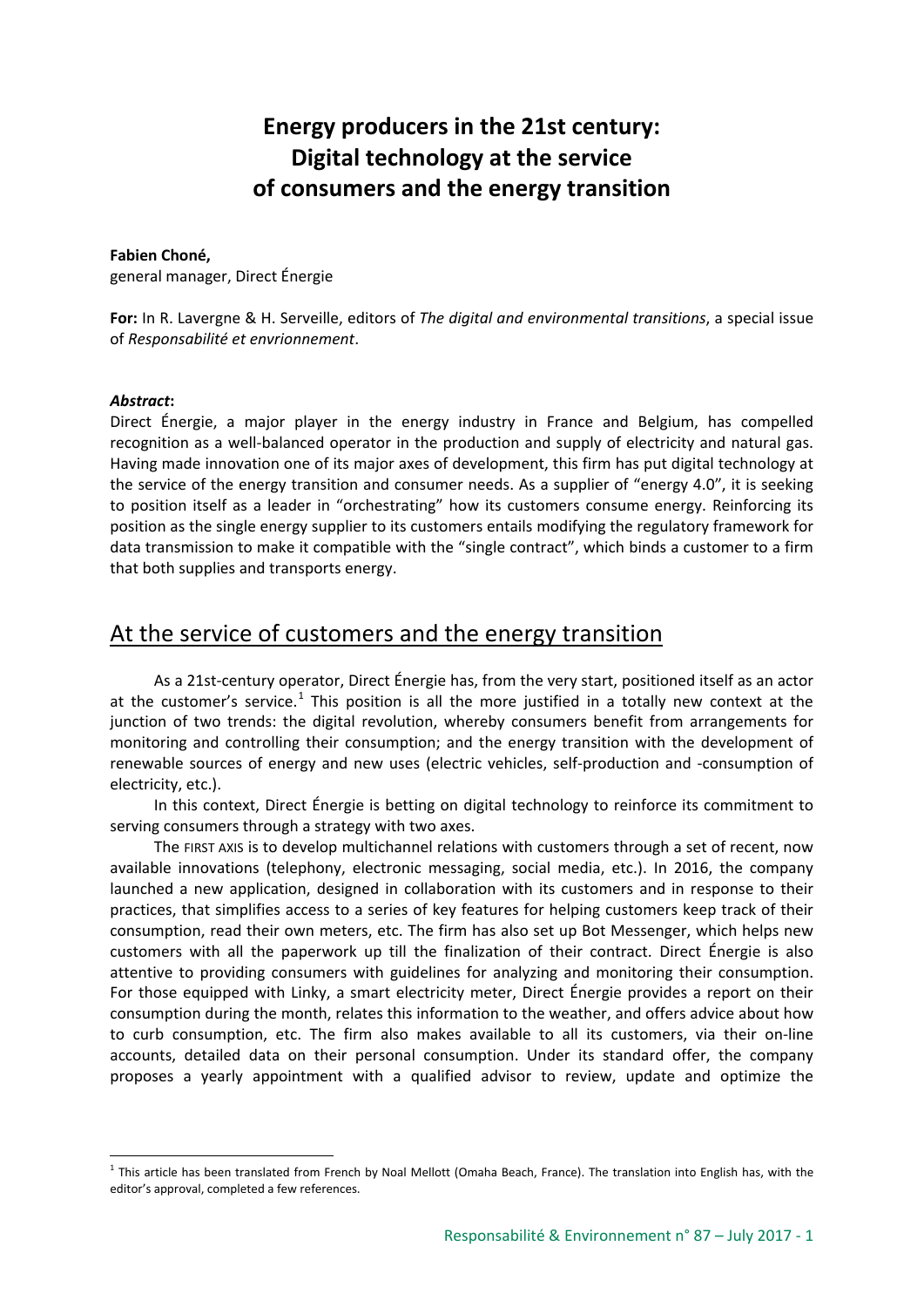consumer's contract. During the freezing spell in the winter of 2016-2017, Direct Énergie launched an operation (Tous Au Courant) for warning consumers about the equilibrium of their electrical system and informed them about the environmentally friendly actions to undertake in case of congestion on the grid.

The SECOND AXIS in its strategy is an ambitious policy of innovation at the service of both the energy transition and consumers. For its customers with a multisite contract, Direct Énergie has an application for helping them follow up on their consumption and analyze the differences between locations. It can also help them control certain uses in order to improve energy efficiency. The firm has also announced several tools for monitoring, controlling and optimizing consumption. Maestro displays real-time electricity consumption in KWh and in euros; and OnOff can regulate how electricity is used through real-time monitoring and remote control over heating systems and waterheaters (with the possibility of load management). Certified by France's electricity transmission network (RTE: Réseau de Transport d'Électricité) in April 2017 for the management of the primary reserve capacity, OnOff will help customers oversee their consumption, save energy and maintain a real-time equilibrium on the grid via peak-shaving during periods of intense demand.

## The need to reform the regulatory framework

Given its concern for efficient customer relations, Direct Énergie is fully committed to the pursuit of a digital strategy at the service of the energy transition. This strategy is currently hampered by a rigid regulatory framework that fosters confusion about the organization of the market, the roles assigned to various players and the means for fulfilling these assignments, all this to the detriment of consumers and the community.

Under a decision by France's Regulatory Commission on Energy (Commission de Régulation de l'Énergie, CRÉ),<sup>[2](#page-1-0)</sup> an energy supplier has, as "sole customer contact", the obligation to provide advice and assistance. Energy suppliers must, therefore, have at their disposal the information necessary for fully assuming this obligation. However current regulations do not allow for equal access to data by distribution network operators (henceforth DNOs) and energy suppliers.<sup>[3](#page-1-1)</sup>

Under current regulations, DNOs are authorized by default — without the customer's prior consent — to have access to all the data coming, day after day, from connected meters whereas energy suppliers have access to this data only after having obtained the customer's express consent. These legal obligations are out of balance. They are a source of complications and confusion for consumers, who thus depend on two distinct operators for information about their consumption patterns. Consumers have access to their daily consumption data via the DNO's website, but have to ask their energy supplier to understand and analyze the information. Given this situation, how to ask

<span id="page-1-0"></span> $2$  Specifically by a decision of the CRÉ's Comité de Règlement des Différends et des Sanctions on 7 April 2008: Décision du comité de règlement des différends et des sanctions de la Commission de Régulation de l'Énergie en date du 7 avril 2008 sur les différends qui opposent respectivement les sociétés Direct Énergie, Gaz de France, Electrabel France et Poweo, à la société Electricité Réseau Distribution France (ERDF), relatifs à la signature d'un contrat GRD. Available via:

http://www.cre.fr/documents/reglements-de-differends/cordis-7-avril-2008-differends-qui-opposent-respectivement-les-societesdirect-energie-gaz-de-france-electrabel-france-et-poweo-a-la-societe-electricite-reseau-distribution-france-erdf-relatifs-a-lasignature-d-un-contrat-grd-f.

<span id="page-1-1"></span><sup>&</sup>lt;sup>3</sup> In particular, two French decrees on making data about electricity and natural gas consumption available to consumers and energy suppliers:

Décret n°2017-948 du 10 mai 2017 relatif aux modalités de mise à disposition des consommateurs des données de consommation d'électricité et de gaz & décret n°2017-976 du 10 mai 2017 relatif aux modalités d'accès par les consommateurs aux données de consommation d'électricité ou de gaz naturel et à la mise à disposition de ces données par les fournisseurs are available respectively at:

https://www.legifrance.gouv.fr/eli/decret/2017/5/10/DEVR1706764D/jo

and https://www.legifrance.gouv.fr/eli/decret/2017/5/10/ECFC1711686D/jo/texte.